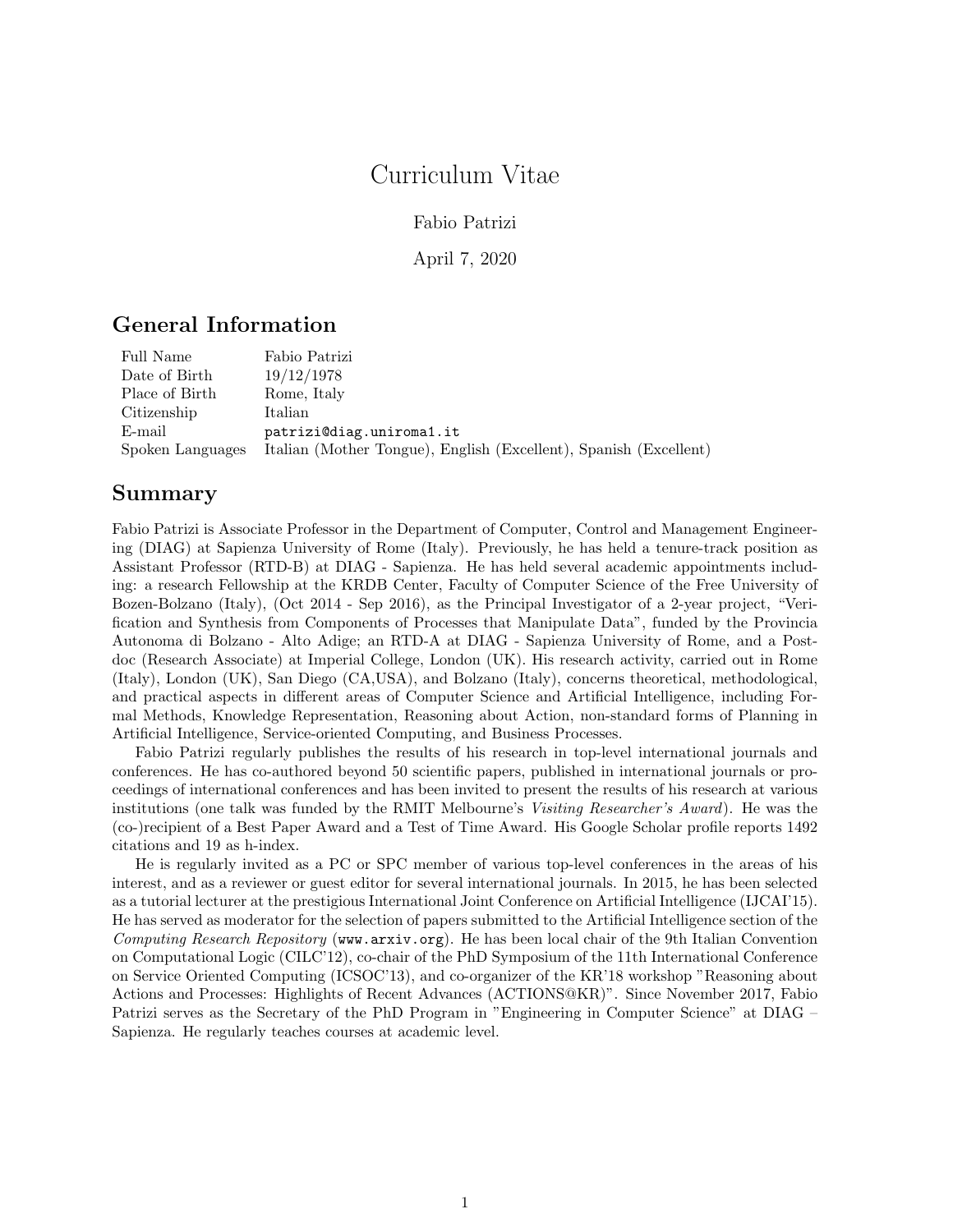| Year | <b>Type</b>              | Institution                                       | <b>Notes</b>                            |
|------|--------------------------|---------------------------------------------------|-----------------------------------------|
| 2009 | PhD Degree               | Sapienza University                               |                                         |
| 2009 | PhD School "GAMES"       | European Science<br>Foundation                    |                                         |
| 2008 | Research Visit           | University of California,<br>San Diego, Ca, USA   | Jan - Jul 2008                          |
| 2006 | PhD School "ESSLLI"      | Malaga University<br>(Spain)                      |                                         |
| 2004 | Licensure in Engineering | Ordine degli Ingegneri<br>della Provincia di Roma |                                         |
| 2003 | Laurea Degree            | Sapienza University                               | $5 \text{ yrs}$ , Final Mark: $107/110$ |

## Education

# Appointments

# Academic Appointments

| Start    | $\boldsymbol{\mathrm{End}}$ | Institution                                  | Position                                                                  |
|----------|-----------------------------|----------------------------------------------|---------------------------------------------------------------------------|
| Nov 2020 | present                     | DIAG - Sapienza University of<br>Rome        | Associate Professor                                                       |
| Nov 2016 | Nov 2019                    | DIAG – Sapienza University of<br>Rome        | Tenured-track Assistant<br>Professor (RTD-B Art.24 L.<br>240/10           |
| Oct 2014 | Sep 2016                    | $KRDB$ – Free University of<br>Bozen-Bolzano | Research Fellow                                                           |
| Oct 2011 | Sep 2014                    | $DIAG - Sapienza University$                 | Fixed-term Assistant Professor<br>(RTD-A, art.1 comma 14 L.<br>$230/05$ ) |
| Aug 2011 | Sep 2011                    | $DIAG - Sapienza$ University                 | Research Associate                                                        |
| Sep 2010 | Aug 2011                    | $DoC$ – Imperial College,<br>London, UK      | Research Associate                                                        |
| Feb 2009 | Sep 2010                    | $DIAG - Sapienza University$                 | Research Associate                                                        |
| Jan 2006 | Oct 2006                    | $DIAG - Sapienza University$                 | Research Assistant                                                        |
| Apr 2005 | Oct 2005                    | Udine University                             | Research Associate                                                        |
| Nov 2004 | Mar 2005                    | DIAG - Sapienza University                   | Research Assistant                                                        |
| Feb 2004 | Jul 2004                    | $DIAG - Sapienza$ University                 | Research Assistant                                                        |

# Industrial Appointments

| Start     | End       | Company          | Position                                        |
|-----------|-----------|------------------|-------------------------------------------------|
| Jun 2007  | Jul 2007  | Tool Area S.r.l. | IT Consultant                                   |
| Jul 2006  | Jul 2006. | Tool Area S.r.l. | Teacher of "Oracle Intermediate" at Sytel-Reply |
| Jan 2006. | Mar 2006  | Tool Area S.r.l. | Web Architecture and Web Services Consultant    |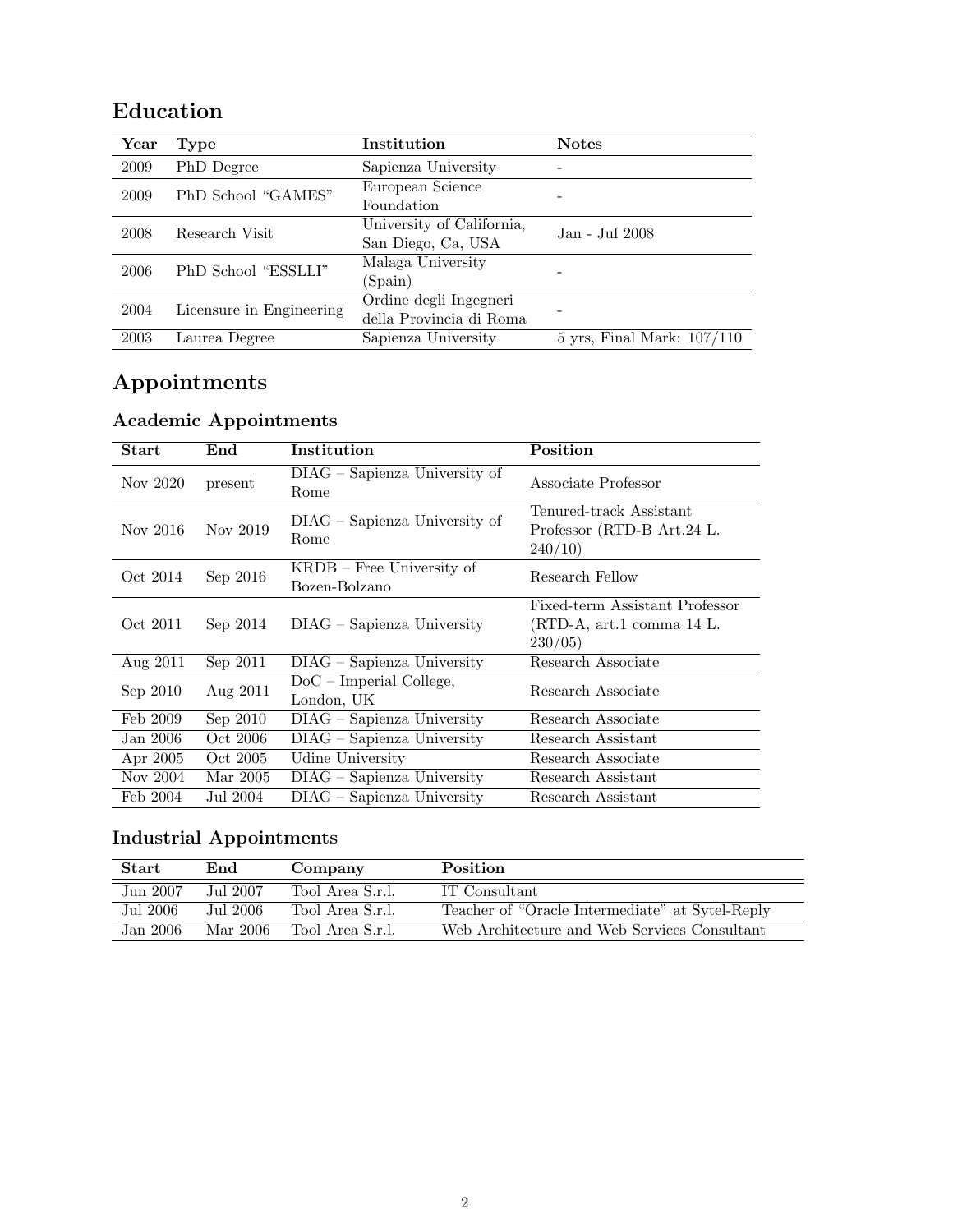| Year                  | Institution                        | $\operatorname{Lecture} / \overline{\operatorname{Course}}$                                           |
|-----------------------|------------------------------------|-------------------------------------------------------------------------------------------------------|
| 2019/2020             | Sapienza University (B)            | Machine Learning (Course Leader, 3 CFU)                                                               |
| 2019/2020             | Sapienza University (B)            | Programming Techniques (Course co-Leader, 6)<br>CFU)                                                  |
| 2019/2020             | Sapienza University (B)            | Algorithms and Data Structures (Course Leader, 6)<br>CFU)                                             |
| 2018/2019             | Sapienza University (A)            | Smart Objects (Course co-Leader, 3 CFU)                                                               |
| 2018/2019             | Sapienza University (B)            | Programming Techniques (Course co-Leader, 6<br>CFU)                                                   |
| 2018/2019             | Sapienza University (B)            | Algorithms and Data Structures (Course Leader, 6)<br>CFU)                                             |
| 2017/2018             | Sapienza University (B)            | Algorithms and Data Structures (Course Leader, 6)<br>CFU)                                             |
| 2017/2018             | Sapienza University (A)            | Smart Objects (Course Leader, 6 CFU)                                                                  |
| 2016/2017             | Sapienza University (B)            | Algorithms and Data Structures (Course Leader, 6<br>CFU)                                              |
| 2016/2017             | Sapienza University (A)            | Smart Objects (Course Leader, 6 CFU)                                                                  |
| 2015/2016             | Sapienza University (A)            | Smart Objects (Course Leader, 6 CFU)                                                                  |
| 2014/2015             | Sapienza University (B)            | Great Ideas in ICT (PhD course, Lecturer)                                                             |
| 2013/2014             | Sapienza University (B)            | Foundations of Programming (Course Leader, 6)<br>CFU)                                                 |
| 2013/2014             | Sapienza University (B)            | Great Ideas in ICT (PhD course, Lecturer)                                                             |
| 2012/2013             | Sapienza University (B)            | Foundations of Programming (Course Leader, 6)<br>CFU)                                                 |
| $2011\overline{2012}$ | Sapienza University (B)            | Foundations of Programming (Lecturer, 3 CFU)                                                          |
| 2010/2011             | Imperial College, London,<br>UK(C) | Databases (Teaching Assistant)<br>(Course Leader: Prof. P. Mc Brien)                                  |
| 2010/2011             | Imperial College, London,<br>UK(C) | Programming (Teaching Assistant)<br>(Course Leader: Prof. A.J. Field)                                 |
| 2009/2010             | Sapienza University (B)            | Software Design (Tutor, 3 CFU)<br>(Course Leader: Prof. G. De Giacomo)                                |
| 2009/2010             | Sapienza University (B)            | Formal Methods for Software and Services (Guest<br>Lecturer)<br>(Course Leader: Prof. G. De Giacomo)  |
| 2008/2009             | Sapienza University (B)            | Software Design (Tutor, 3 CFU)<br>(Course Leader: Prof. G. De Giacomo)                                |
| 2008/2009             | Sapienza University (B)            | Formal Methods for Software and Services (Guest)<br>Lecturer)<br>(Course Leader: Prof. G. De Giacomo) |
| 2008/2009             | Sapienza University (B)            | Elective in Software and Services (Guest Lecturer)<br>(Course Leader: Prof. G. De Giacomo)            |
| 2007/2008             | Sapienza University (B)            | Software Design I (Tutor)<br>(Course Leader: Prof. G. De Giacomo)                                     |
| 2007/2008             | Sapienza University (B)            | Seminars in Software Engineering (Guest Lecturer)<br>(Course Leader: Prof. G. De Giacomo)             |
| 2006/2007             | Sapienza University (B)            | Software Design I (Tutor)<br>(Course Leader: Prof. M. Cadoli)                                         |
| 2006/2007             | Sapienza University (B)            | Seminari di Ingegneria del Software (Guest<br>Lecturer)<br>(Course Leader: Prof. G. De Giacomo)       |
| 2005/2006             | Sapienza University (B)            | Software Design I (Tutor)<br>(Course Leader: Prof. M. Cadoli)                                         |
| 2005/2006             | Sapienza University (B)            | Formal Methods (Guest Tutor)<br>(Course Leader: Prof. M. Cadoli)                                      |

# Teaching Experience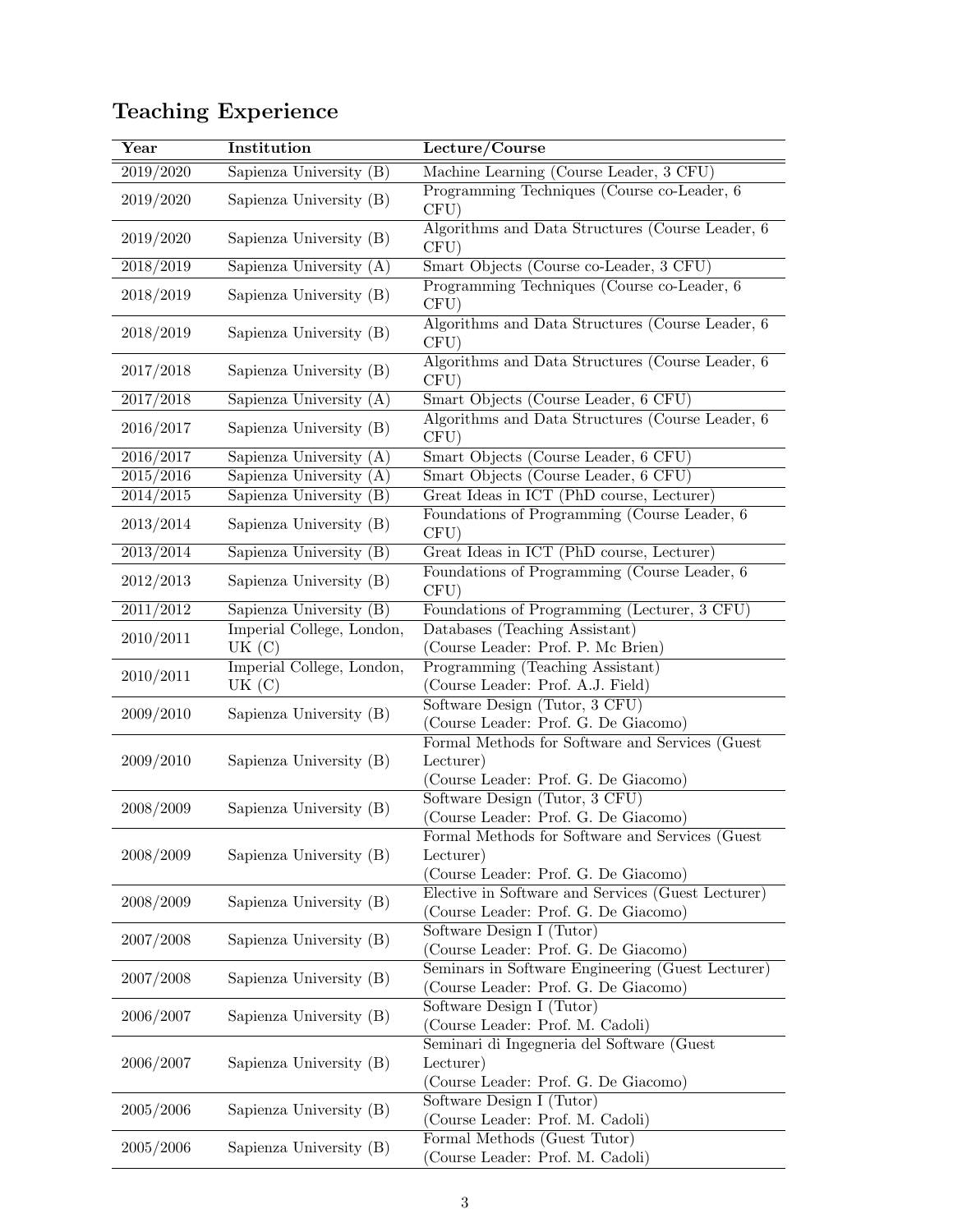- A : M. Sc. in Product Design, Faculty of Architecture
- B : B. Sc./M. Sc. in Engineering in Computer Science and Control Engineering, Faculty of Information Engineering, Informatics, and Statistics
- C : B. Eng. in Computing, Faculty of Engineering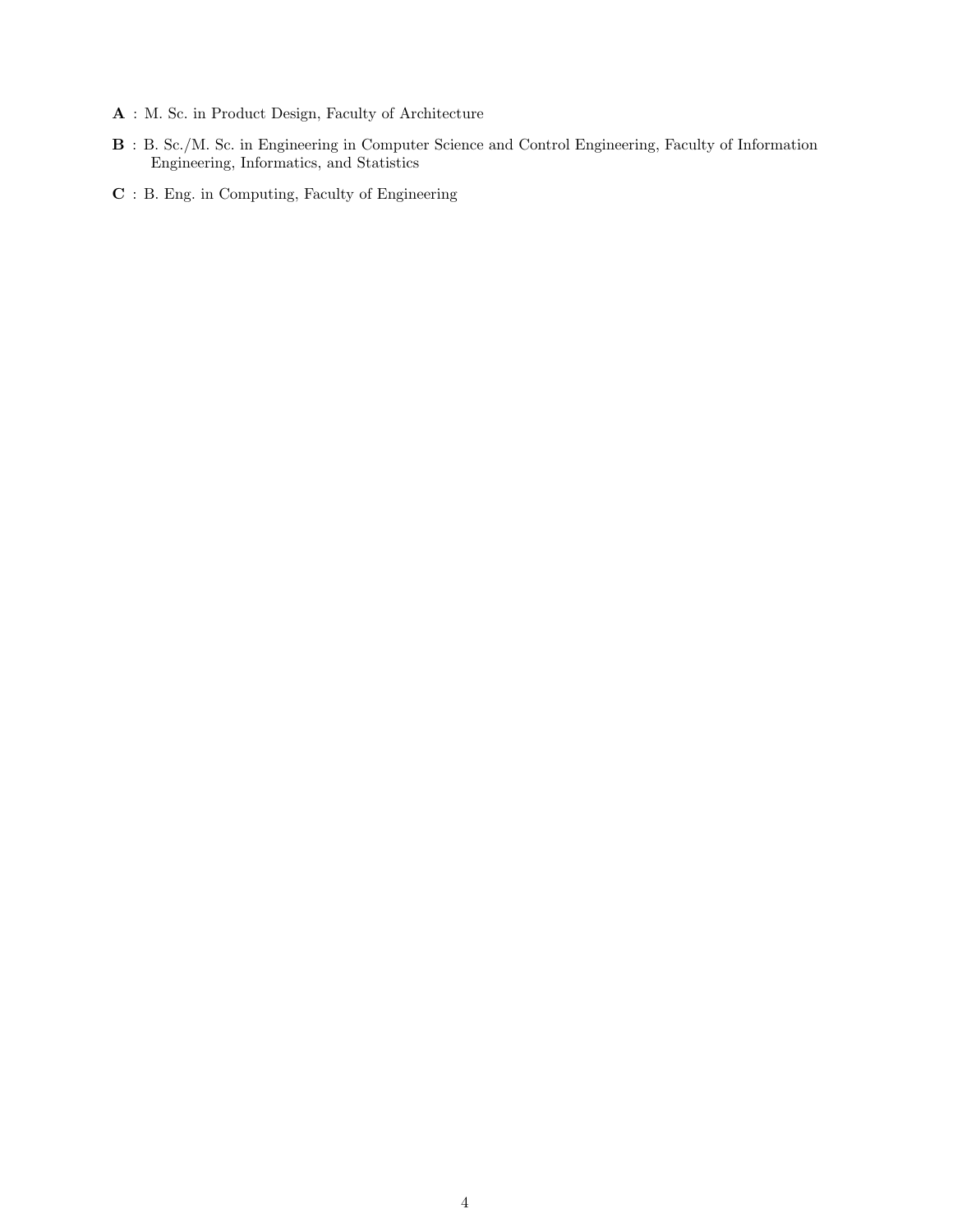## Awards and Honours

| Year                                                                                          | Title                                                                                 |
|-----------------------------------------------------------------------------------------------|---------------------------------------------------------------------------------------|
|                                                                                               | Test of Time Award at the 22nd International Conference on Database Theory (ICDT'19): |
| Alin Deutsch, Richard Hull, Fabio Patrizi and Victor Vianu, Automatic Verification of<br>2018 |                                                                                       |
|                                                                                               | Data-centric Business Processes.                                                      |
|                                                                                               | Best Paper Award at the 7th International Conference on Web Reasoning and Rule        |
| 2013                                                                                          | Systems (RR-2013): Diego Calvanese, Giuseppe De Giacomo, Marco Montali and Fabio      |
|                                                                                               | Patrizi, Verification and Synthesis in Description Logic Based Dynamic Systems.       |
| 2011                                                                                          | RMIT Melbourne (Vic, AU) Visiting Researcher's Award.                                 |

## Funding Information

| Year | Title                                                                                      | Program                                                                                      | Grant Value                          |
|------|--------------------------------------------------------------------------------------------|----------------------------------------------------------------------------------------------|--------------------------------------|
| 2018 | DRAPE: Data-awaRe<br>Automatic Process<br>Execution (PI)                                   | Progetti Medi – Sapienza<br>University of Rome                                               | $\sim 11.000 \in (2 \text{ years})$  |
| 2017 |                                                                                            | Finanziamento delle Attività<br>Base di Ricerca – Sapienza<br>University of Rome             | $\sim$ 3.000 $\in$                   |
| 2014 | Verification and Synthesis<br>from Components of<br>Processes that<br>Manipulate Data (PI) | Mobilità di Ricercatori e<br>Ricercatrici – Provincia<br>Autonoma di Bolzano - Alto<br>Adige | $\sim 130.000 \in (2 \text{ years})$ |

## Research Activity

The research activity of Fabio Patrizi concerns theoretical, methodological, and practical aspects in different areas of Computer Science and Artificial Intelligence. He has developed tools and techniques based on Formal Methods for the solution of problems that arise in the areas of Knowledge Representation and Reasoning about Action, non-standard forms of Planning in Artificial Intelligence, Reinforcement Learning, Service-oriented Computing, and Business Processes. All the results of his research have been published in top-level conferences in relevant areas. He collaborates with internationally renown researchers. His research activity has been carried out in Rome (Italy), London (UK), Bolzano (Italy), and San Diego (CA, USA). His main research accomplishments in all the areas of interest are summarized below, together with the respective publication venues (see Publication List for a fully comprehensive list of publications).

### Non-Markovian rewards and Reinforcement Learning with Restraining Bolts (AAAI'18,

- ICAPS'19) This line of work concerns Reinforcement Learning in a context where rewards are not local but depend on the whole evolution of the system. The contribution related to this problem is twofold. Firstly, a formalism based on the temporal logic  $LDL_f$  for the representation of non-Markovian rewards has been proposed and investigated. The proposed approach extends previous work with respect to reward expressivity and led to an elegant automata construction for building a Markovian model equivalent to the non-Markovian one (but that can be manipulated with standard tools). Secondly, the formalism was used to express desired non-Markovian constraints on top of the (possibly non-Markovian) rewards, so as to restrain (hence restraining bolts) the behavior learnt by the reinforcement learning agent. Such constraints do not have to be defined in terms of the features accessible to the agent, yet they represent restrictions (or Restraining Bolts) that the agent must be subject to when operating.
- Behavior Composition (AAAI'07, KR'08, PhD Thesis (2009), ICAPS'09, AAAI'10, AIJ (2013), ICAPS'14) Fabio Patrizi has proposed, together with Giuseppe De Giacomo (Sapienza University of Rome, Italy) and Sebastian Sardina (RMIT, Melbourne,VIC, AU), a formal framework and a solution technique for the problem of behavior composition. The problem consists in coordinating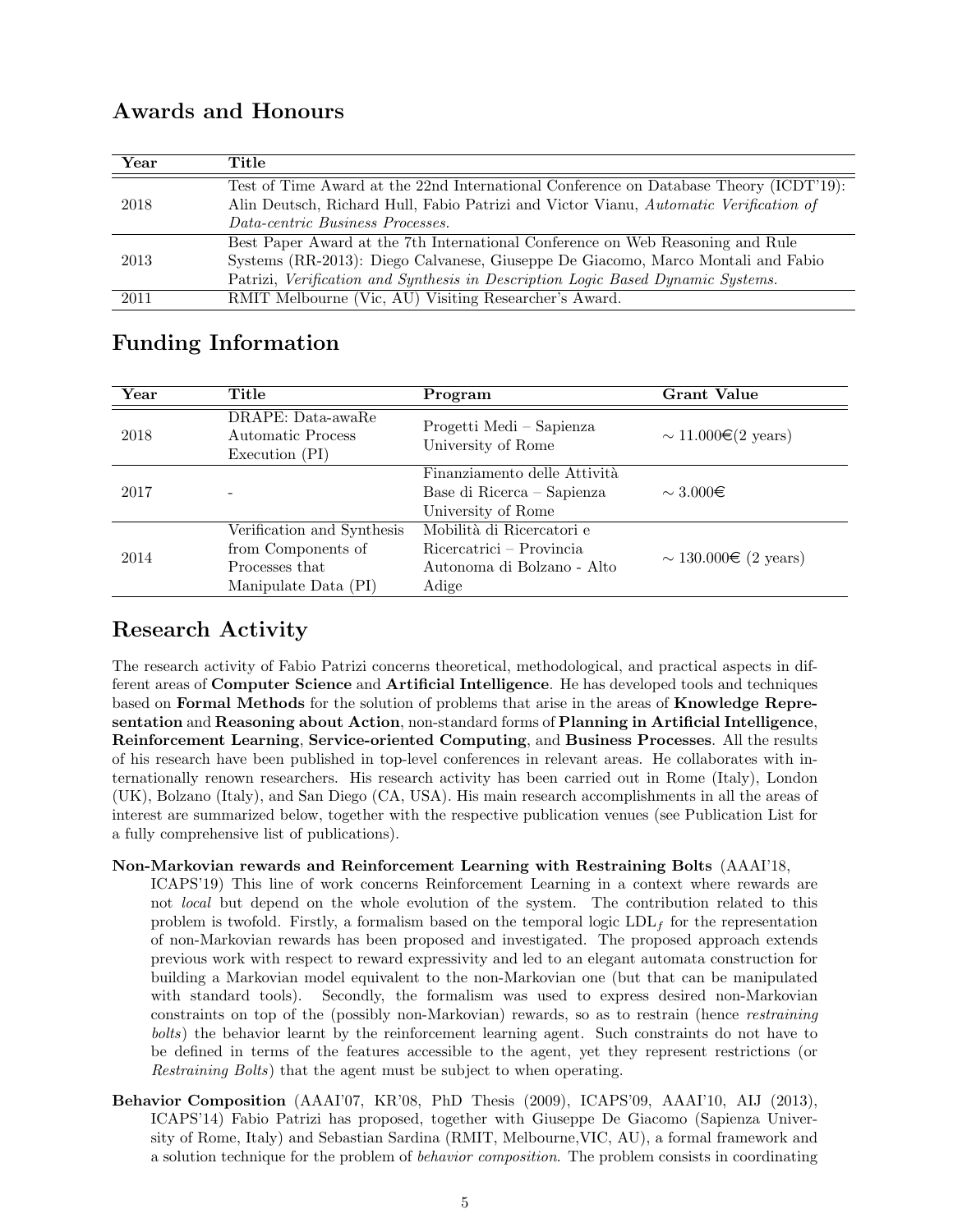a set of available reactive agents with the aim of realizing a desired high-level procedure that would not be realizable by any of the available agents alone. This line of work is based on a bridge between AI and Formal Verification&Synthesis techniques, where temporal logics are used as a mean to express the requirements on the coordination of the agents, while the coordination strategy is obtained by applying synthesis techniques. The achieved results have led to the implementatoin of an actual system for the composition of smart devices in an intelligent house, in the context of the EU-funded STREP project SM4All (SMart homes for All).

- Planning Programs (AAMAS'10, ICAPS'11, AIJ (2016)) Fabio Patrizi is one of the proposers of a new form of declarative agent programming paradigm, known as *planning programs*. These are goal networks which provide a high-level representation of the desired behavior of some agent, in terms of the goals the agent needs to achieve and maintain, while operating in a dynamic domain. In a first foundational work, in collaboration with Giuseppe De Giacomo and Sebastian Sardina, he has devised a sound and complete solution technique for the general problem, based on the use of Formal Synthesis techniques. In a further work, co-authored with Alfonso Gerevini and Alessandro Saetti (Brescia University, Italy) he has devised an efficient planning-based technique, specialized for deterministic domains. Such works led to the submission of a further work to the Artificial Intelligence Journal (AIJ), currently under its second review round.
- Verification of Multi-Agent Systems for Artifact-Centric Scenarios (IJCAI'11, KR'12, JAIR (2013)) He collaborates with Alessio Lomuscio (Imperial College, London, UK) and Francesco Belardinelli (Universit d'Evry, France), on the problem of model checking multi-agent systems against epistemic first-order exensions of temporal specifications, in the context of artifact-centric scenarios (where business processes are represented in a modular way, in terms of process fragments and data structures). This research, carried out as part of the EU-funded STREP project ACSI (Artifact-centric Service Interoperation), has shown that, in systems with an infinite number of states having a relational structure, a *boundedness condition* on the number of elements is sufficient to guarantee decidability of the verification task, in the case of a branching-time, first-order logic, with unrestricted use of quantifiers. This intuition and the corresponding approach proved useful, and have been exploited, also in other areas such as Reasoning about Action.
- Verification of Action Theories (KR'12, IJCAI'13, ECAI'14, AAMAS'14, Studia Logica (2015), AIJ (accepted with minor revision, 2016), KR'16, AAAI'16) In this line of work, a boundedness condition has been exploited for verification purposes in the context of Action Theories expressed in Situation Calculus. Together with Giuseppe De Giacomo, Yves Léspérance (York University, Toronto, CA), Diego Calvanese (Free University of Bozen-Bolzano), adn Sebastian Sardina (RMIT University, Melbourne, Vic  $(AU)$  he has developed an abstraction technique for the verification of first-order  $\mu$ calculus specifications, used to characterize the models of a given theory. The boundedness condition and related notions isolated in previous work proved particularly useful also in this context.
- Progression of Action Theories (IJCAI'13, KR'14, JELIA'14) Together with Stavros Vassos (Sapienza University), he has identified a class of practically-relevant progressable action theories, expressed in the Situation Calculus. This research was inspired by the boundedness condition isolated in previous work and has contributed to broadening the set of known progressable action theories, in addition to drawing a clear picture of their classification.
- Synthesis of infinite plans (KR'10, IJCAI'11, IJCAI'13): he has investigated the problem of automatically building inifinite plans that satisfy specifications expressed in temporal logics, and devised corresponding solution techniques. He has contributed to devising two approaches to encode the problem as standard (classical or nondeterministic) planning, with the aim of making state-of-theart solvers available for their solution. Together with Hector Geffner (Universitat Pompeu Fabra, Barcelona, Spain) and Nir Lipovetzky (University of Melbourne, Vic, AU), he has devised a translation scheme that allows to transform the search for an infinite plan satisfying an LTL property (in nondeterministic domains) into an instance of standard conditional planning. This work contibuted to put forward planning as a viable alternative to solve problems, such as Formal Synthesis, arising in other areas than AI.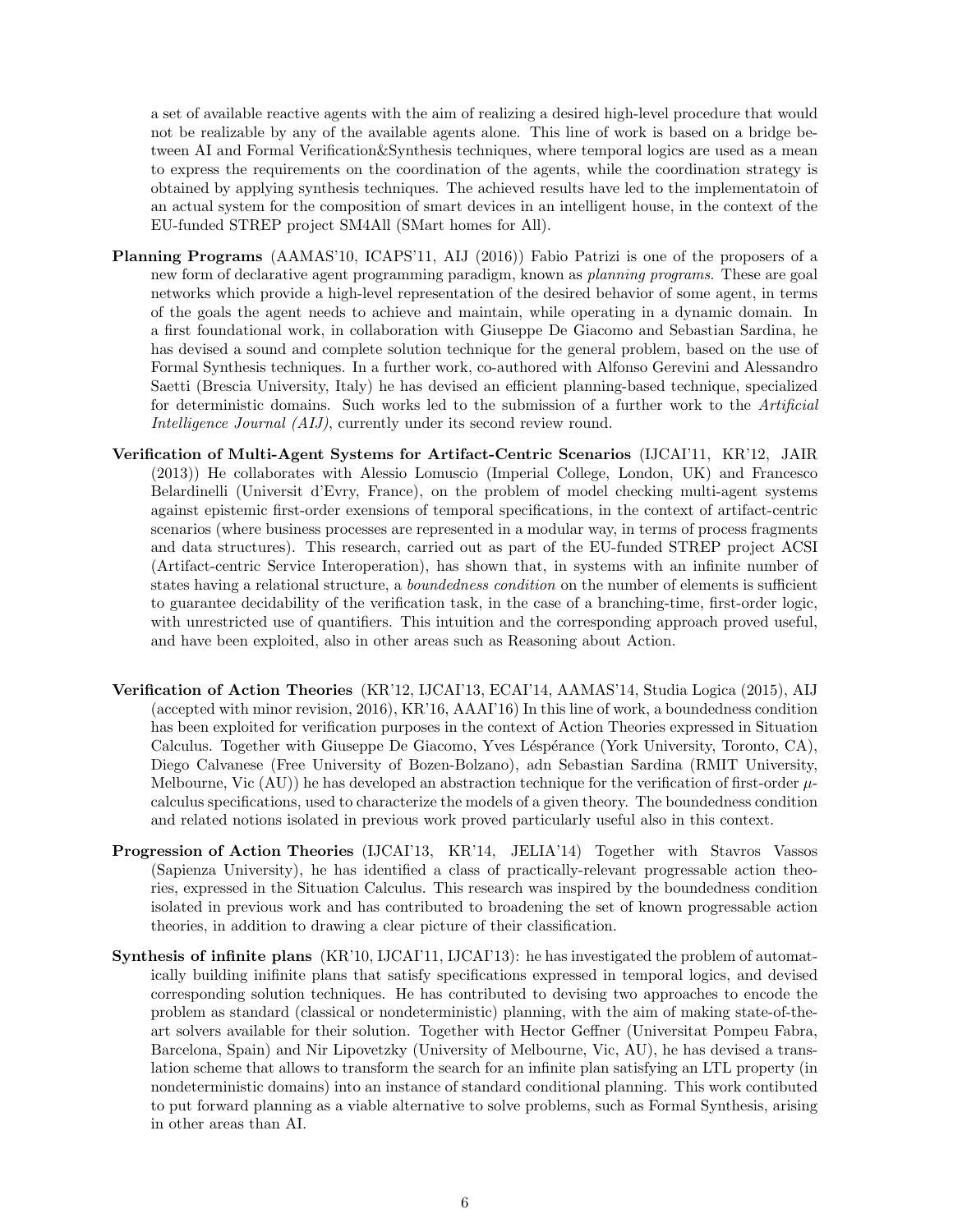- Service Composition (IJFCS (2008), IEEE Data Eng. Bulletin (2008), ICWS'07, WS-FM'09, Web Services Foundations (2014)): he has worked on this line of research during his PhD, following the work previously initiated by his group, which led to the definition of the so-called Roman Model. In his PhD thesis, he has generalized previous results by proposing a solution technique based on the notion of simulation between transition systems. This improved the previous techniques in term of time complexity and robustness. This approach has laid the bases of the results achieved in the context of Behavior Composition
- Data Abstraction Techniques for Verification and Synthesis (ICDT'09, ICSOC'11, ICSOC'12, RR'13, IJCAI'15, CAISE'19): he started working on this topic as a visiting scholar at UCSD, during his PhD, when he collaborated with Alin Deutch, Victor Vianu (UCSD, San Diego, CA, USA), and Rick Hull (IBM Watson Research Center, Hawthorne, NY, Usa) to a work on the verification of artifact-centric business processes. The resulting paper, published at ICDT 2009, is one of his most cited ones (172 citations, according to Google Scholar, July 2015). He has kept working on this topic in connection with many of the research lines mentioned above, such as Behavior Composition, Verification of MAS and Action theories, and Service Composition. This research is having a practical impact on the formal analysis, verification and synthesis in so called Artifact-based Business Processes.

Recently, the abstraction approach has been applied also to dynamic systems whose state is described in terms of an ontology (expressed in Description Logic). The work describing this extension, co-authored with Giuseppe De Giacomo, Diego Calvanese and Marco Montali (Free University of Bozen-Bolzano) was awarded Best Paper at RR'13.

Constraint Satisfaction Problems (ISMIS'06, ECAI'06, CPAIOR'06, Annals OR (2009), Constraints (2008)): in the beginning of his PhD, together with Marco Cadoli, he has focussed on problems related to CSP, in particular on comparing different solution approaches based on the use of ASP engines, SAT, and commercial solvers, and investigated the possibility of decomposing a problem into smaller and easier ones, in order to obtain performace improvements.

## Summary of Scientific Achievements

| Product type                      | Number |
|-----------------------------------|--------|
| International Journal Papers      | 10     |
| International Conference Papers   | 38     |
| International Workshop Papers     | 10     |
| Edited Works                      | 2      |
| Contributions to Scientific Books | 2      |
| National Journal Papers           |        |
| National Conference Papers        |        |

### Impact Measures

(As of April 07, 2020, including all products from 2005, according to Google Scholar)

| 'Type           | Value |
|-----------------|-------|
| Total Citations | 1492  |
| H-index         |       |

### National Scientific Habilitation Requirements

On April 4, 2017, Fabio Patrizi obtained the National Scientific Habilitation for the function of Associate Professor for sector 09/H1.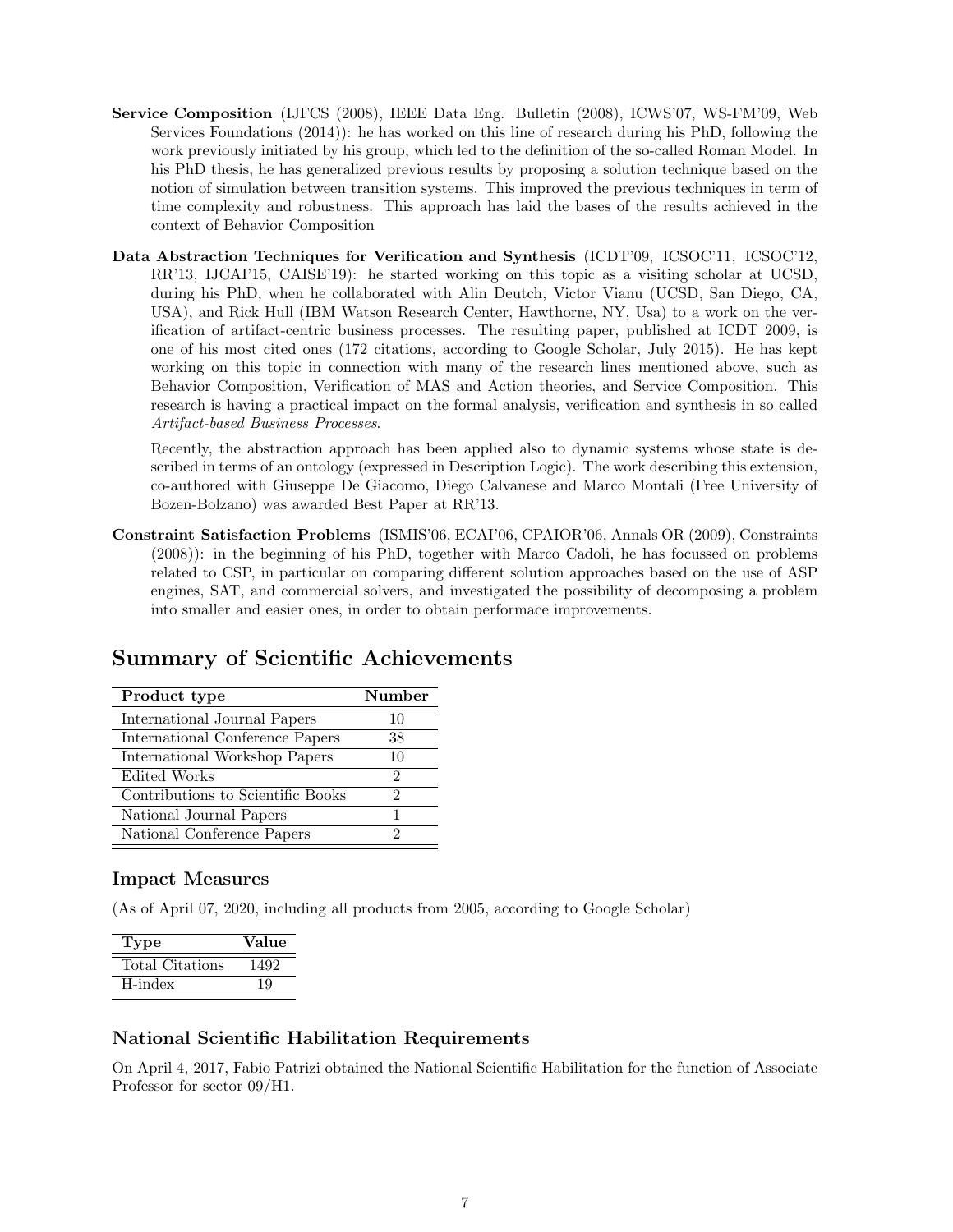## Research Projects & Fundings

Fabio Patrizi is, or has been, involved in the following research projects:

| Title                                         | Role         | <b>Funding Agency</b> |
|-----------------------------------------------|--------------|-----------------------|
| Verification and Synthesis from Components of | Principal    | Provincia Autonoma di |
| Processes that Manipulate Data                | Investigator | Bolzano - Alto Adige  |
| Artifact-centric service interoperation       | Participant  | EU Commission         |
| SM4All (SMart homes for All)                  | Participant  | EU Commission         |

In 2002-2004, as an undergraduate student, he has been member of the robotic soccer team, led by Prof. Daniele Nardi, "SPQR-Legged" at DIAG - Sapienza Università di Roma. As a team member, he has participated in the following international competitions: RoboCup 2002 (Fukuoka, Japan); RoboCup 2003 (Padova, Italy); RoboCup 2004 (Lisbona, Portugal). Further, he has carried out research and software development activities concerning, in particular, probabilistic planning and robotic vision.

## Professional Service

Fabio Patrizi is regularly involved in the main events and activities organized by the scientific community, related to his research areas.

## Conference and Workshop Organization

| Event                                                                                                    | Role                       |
|----------------------------------------------------------------------------------------------------------|----------------------------|
| ACTIONS@KR 2018 (KR Workshop on Reasoning about<br>Actions and Processes: Highlights of Recent Advances) | co-organizer               |
| ICSOC 2013 (11th International Conference on Service Oriented<br>Computing)                              | PhD Symposium co-chair     |
| CILC 2012 (9th Italian Convention on Computational Logic)                                                | Organizing Committee Chair |

## PC or SPC Membership

Fabio Patrizi is regularly invited as a PC or SPC member of several top-level conferences: AAAI (SPC in 2019,2020), IJCAI (SPC in 2019,2020), ICDT, AAMAS, ECAI, KR, ICAPS, BPM, IROS, ICSOC.

## Journal Reviewing and Editorial Service

Fabio Patrizi is regularly invited as a reviewer in the following top-level international journals: AIJ, JAIR, JODS, IJFCS, TKDE, JLC, TODS, TSC, TWEB, JINFCO, Studia Logica, JCSS, TOCL, COMIND.

He served as a Guest Editor for the international journal "Computing".

From Jun 2015 to March 2019, he has served as moderator for the selection of the papers submitted to the Artificial Intelligence section of the Computing Research Repository (CORR, www.arxiv.org).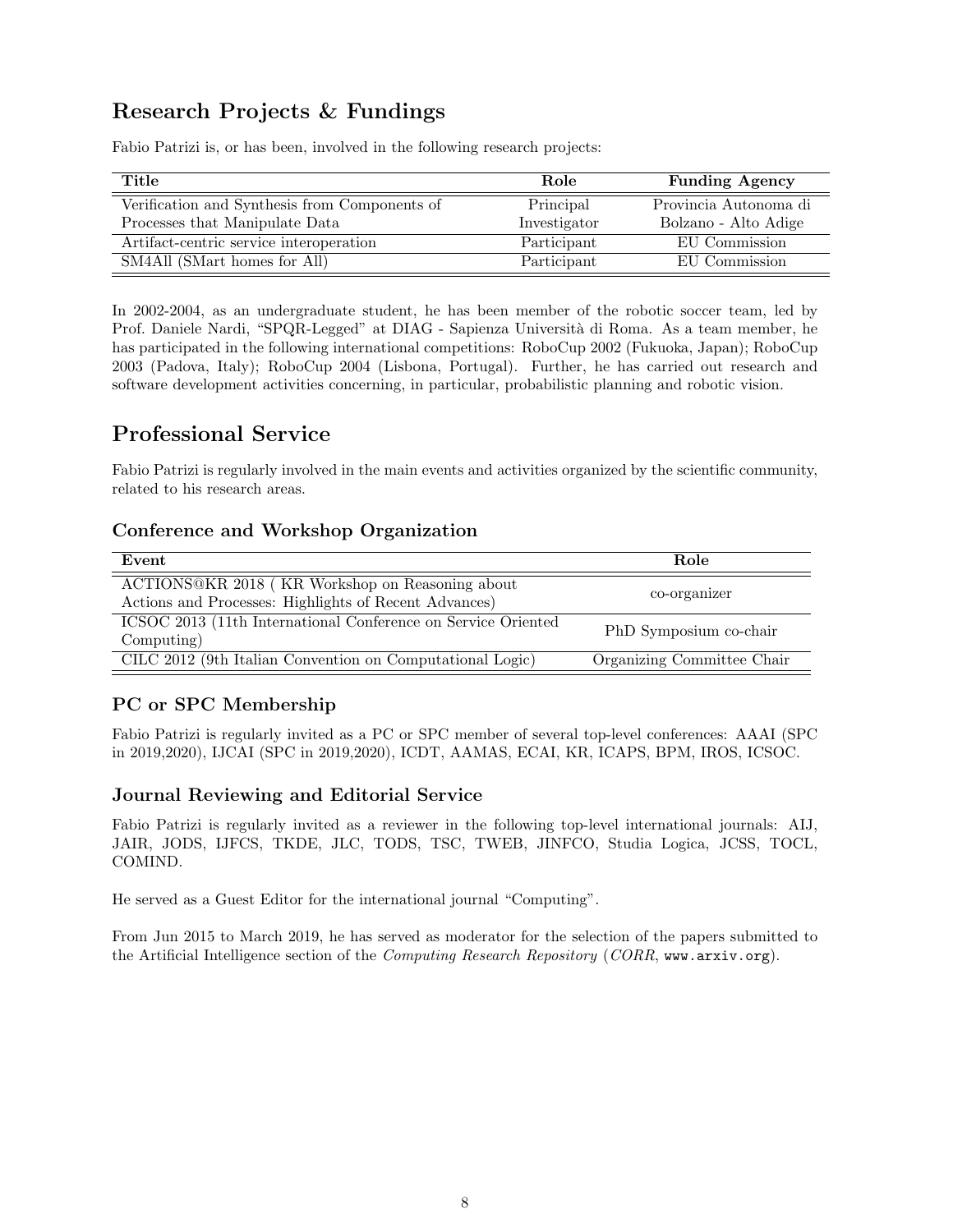## Paper Presentations

| Year | Event                                                          | Paper                                                                            |
|------|----------------------------------------------------------------|----------------------------------------------------------------------------------|
| 2014 | 14th European Conference on Logics                             | Action Theories over Generalized Databases                                       |
|      | in Artificial Intelligence (JELIA'14)                          | with Equality Constraints                                                        |
| 2013 | 23rd International Joint Conference on                         | Fair LTL Synthesis for Non-Deterministic                                         |
|      | Artificial Intelligence (IJCAI'13)                             | Systems using Strong Cyclic Planners                                             |
| 2012 | 10th International Conference on<br>Service-oriented Computing | Verification of GSM-based Artifact-Centric<br>Systems Through Finite Abstraction |
|      | (ICSOC11)                                                      |                                                                                  |
| 2011 | 22nd International Joint Conference                            | Computing Infinite Plans for LTL Goals                                           |
|      | on Artificial Intelligence (IJCAI'11)                          | Using a Classical Planner                                                        |
|      | 12th International Conference on the                           |                                                                                  |
| 2010 | Principles of Knowledge                                        | Generalized Planning with Loops under                                            |
|      | Representation and Reasoning                                   | <b>Strong Fairness Constraints</b>                                               |
|      | (KR'10)                                                        |                                                                                  |
|      | 6th International Workshop on Web                              | Automated Composition of Nondeterministic                                        |
| 2009 | Services and Formal Methods                                    | Stateful Services                                                                |
|      | (WS-FM'09)                                                     |                                                                                  |
|      | 4th European Young Researchers                                 | An Introduction to Simulation-based                                              |
| 2009 | Workshop on Service-oriented                                   | Techniques for Automated Service                                                 |
|      | Computing (YRSOC'09)                                           | Composition                                                                      |
| 2007 | IEEE 2007 International Conference                             | Automatic Workflows Composition of Mobile                                        |
|      | on Web Services (ICWS 2007)                                    | Services                                                                         |
| 2006 | 3rd International Conference on                                |                                                                                  |
|      | Integration of AI and OR Techniques                            | On the separability of subproblems in                                            |
|      | in Constraint Programming for                                  | Benders decompositions                                                           |
|      | Combinatorial Optimization Problems                            |                                                                                  |

He has presented the results of his research in the following events:

### Invited Talks

He has been invited to give the following talks at national and international institutions:

| Date     | <b>Inviting Institution</b>         | Title                                         |
|----------|-------------------------------------|-----------------------------------------------|
| May 2014 | Free University of Bozen/Bolzano    | Action Theories over Generalized Databases    |
|          | (Italy)                             | with Equality Constraints                     |
| Dec 2011 | RMIT University, Melbourne, Vic     | Verification of Deployed Artifact Systems via |
|          | `AU)                                | Data Abstraction                              |
| Nov 2011 | Free University of Bozen/Bolzano    | Verification of Deployed Artifact Systems via |
|          | (Italy)                             | Data Abstraction                              |
| Feb 2010 | University of Brescia (Italy)       | Two-player Game Structures for Service        |
|          |                                     | Composition, Synthesis and Generalized        |
|          |                                     | Planning                                      |
| Feb 2010 | University of Brescia (Italy)       | Automated Service Composition and             |
|          |                                     | Synthesis                                     |
| Feb 2008 | University of California, San Diego | Automatic Composition of Services             |
|          | (CA, USA)                           |                                               |

### Conference Tutorials

Fabio Patrizi has been selected as a tutorial lecturer at the 24th International Joint Conference on Artificial Intelligence (IJCAI'15). Tutorial Title: Automatic Synthesis & Composition of Agent Behaviors.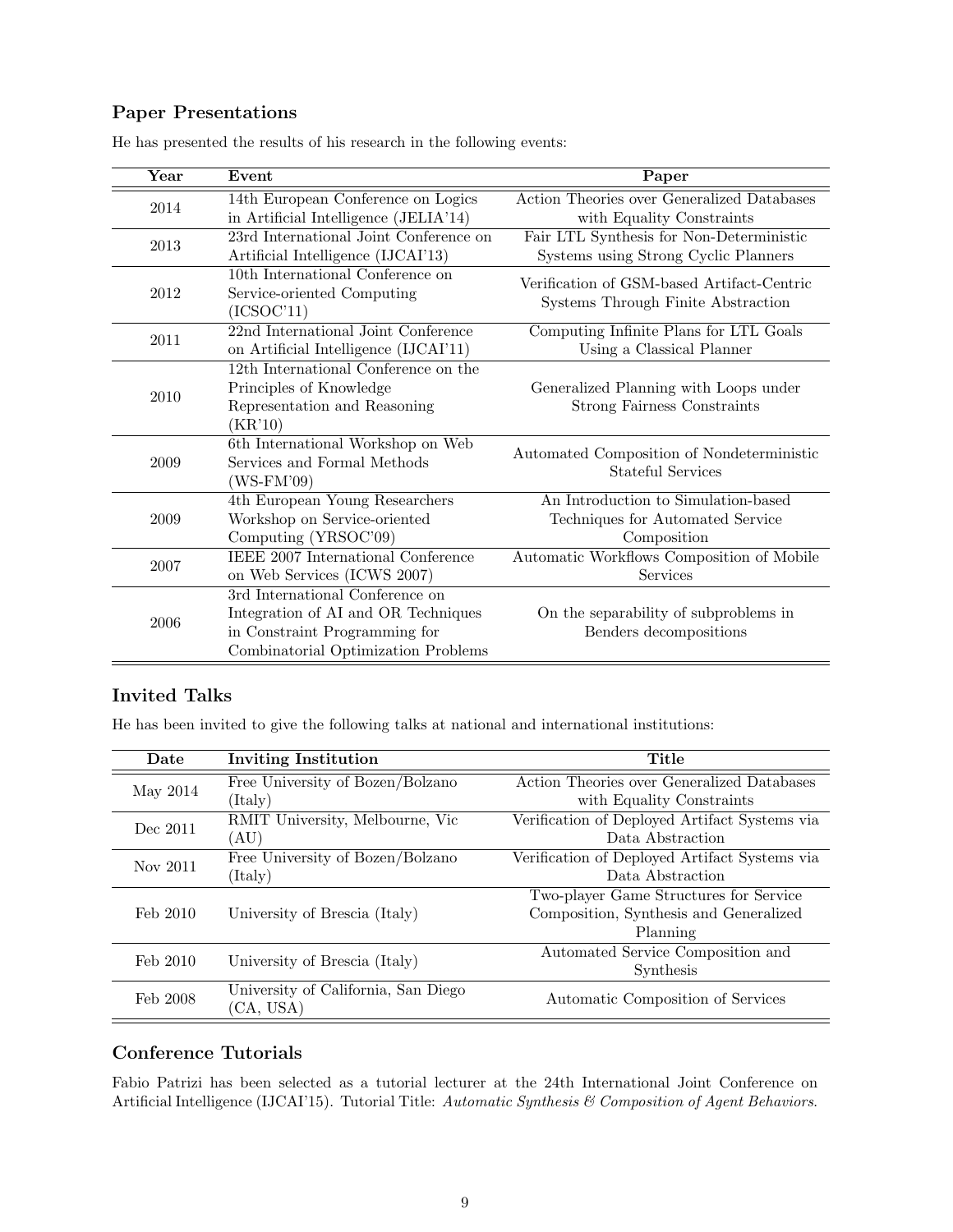## List of Publications

#### International Journals

- [IJ10] Diego Calvanese, Giuseppe De Giacomo, Marco Montali, Fabio Patrizi. First-order µ-calculus over Generic Transition Systems and Applications to the Situation Calculus. Information&Computation, 259(3): 328-347. Elsevier. 2018. Impact Factor 2016: 1.050.
- [IJ9] Giuseppe De Giacomo, Yves Lesp´erance, Fabio Patrizi. Bounded Situation Calculus Action Theories. Artificial Intelligence Journal (AIJ), 237:172-203. Elsevier. 2016. Impact Factor 2016: 4.797.
- [IJ8] Giuseppe De Giacomo, Alfonso Emilio Gerevini, Fabio Patrizi, Alessandro Saetti, Sebastian Sardina. Agent Planning Programs. Artificial Intelligence (AIJ), 231:64-106. Elsevier. 2016. Impact Factor 2016: 4.797.
- [IJ7] Giuseppe De Giacomo, Yves Lespérance, Fabio Patrizi, Stavros Vassos. Progression and Verification of Situation Calculus Agents with Bounded Beliefs. Studia Logica, 104(4): 705-739 (2016). Springer. 2016. Impact Factor 2018: 0.589
- [IJ6] Francesco Belardinelli, Alessio Lomuscio, Fabio Patrizi. Verification of Agent-Based Artifact Systems. J. Artif. Intell. Res. (JAIR), 51: 333-376 (2014). AAAI Press. 2014. Impact Factor 2016: 2.284.
- [IJ5] Giuseppe De Giacomo,Fabio Patrizi,Sebastian Sardina. Automatic Behavior Composition Synthesis. Artificial Intelligence (AIJ),196: 106-142. Elsevier. 2013. Impact Factor 2016: 4.797.
- [IJ4] Marco Cadoli and Fabio Patrizi. On the separability of subproblems in Benders decompositions. Annals of Operations Research, 171:27–43. Springer Netherlands. 2009. Impact Factor 2018: 1.709.
- [IJ3] Daniela Berardi, Fahima Cheikh, Giuseppe De Giacomo, Fabio Patrizi. Automatic service composition via simulation. *International Journal of Foundations of Computer Science*, 19(2):429–451. World Scientific. 2008. Impact Factor 2018: 0.459.
- [IJ2] Diego Calvanese, Giuseppe De Giacomo, Maurizio Lenzerini, Massimo Mecella, Fabio Patrizi. Automatic Service Composition and Synthesis: the Roman Model. IEEE Data Engineering Bulletin, 31(3):18–22. IEEE Computer Society. 2008. Impact Factor 2014: n/a.
- [IJ1] Toni Mancini, Davide Micaletto, Fabio Patrizi, Marco Cadoli. Evaluating ASP and commercial solvers on the CSPLib. Constraints, 13(4):407–436. Springer Netherlands. 2008. Impact Factor 2018: 1.054.

#### International Conferences

(For each entry, the corresponding ranking according to the GII-GRIN conference rating is reported – see http://www.consorzio-cini.it:8080/consultazioneclassificazioni/.)

- [IC38] Giuseppe De Giacomo, Marco Favorito, Luca Iocchi, Fabio Patrizi. Foundations for Restraining Bolts: Reinforcement Learning with LTLf/LDLf restraining specifications. In Proceedings of the 29th International Conference on Automated Planning and Scheduling (ICAPS-19). To appear. GII-GRIN conference rating: A.
- [IC37] Diego Calvanese, Marco Montali, Fabio Patrizi and Andrey Rivkin. Modeling and In-Database Management of Relational, Data-Aware Processes. In Proceedings of the 31st International Conference on Advanced Information Systems Engineering (CAISE-19). To appear. 2019. GII-GRIN conference rating: A.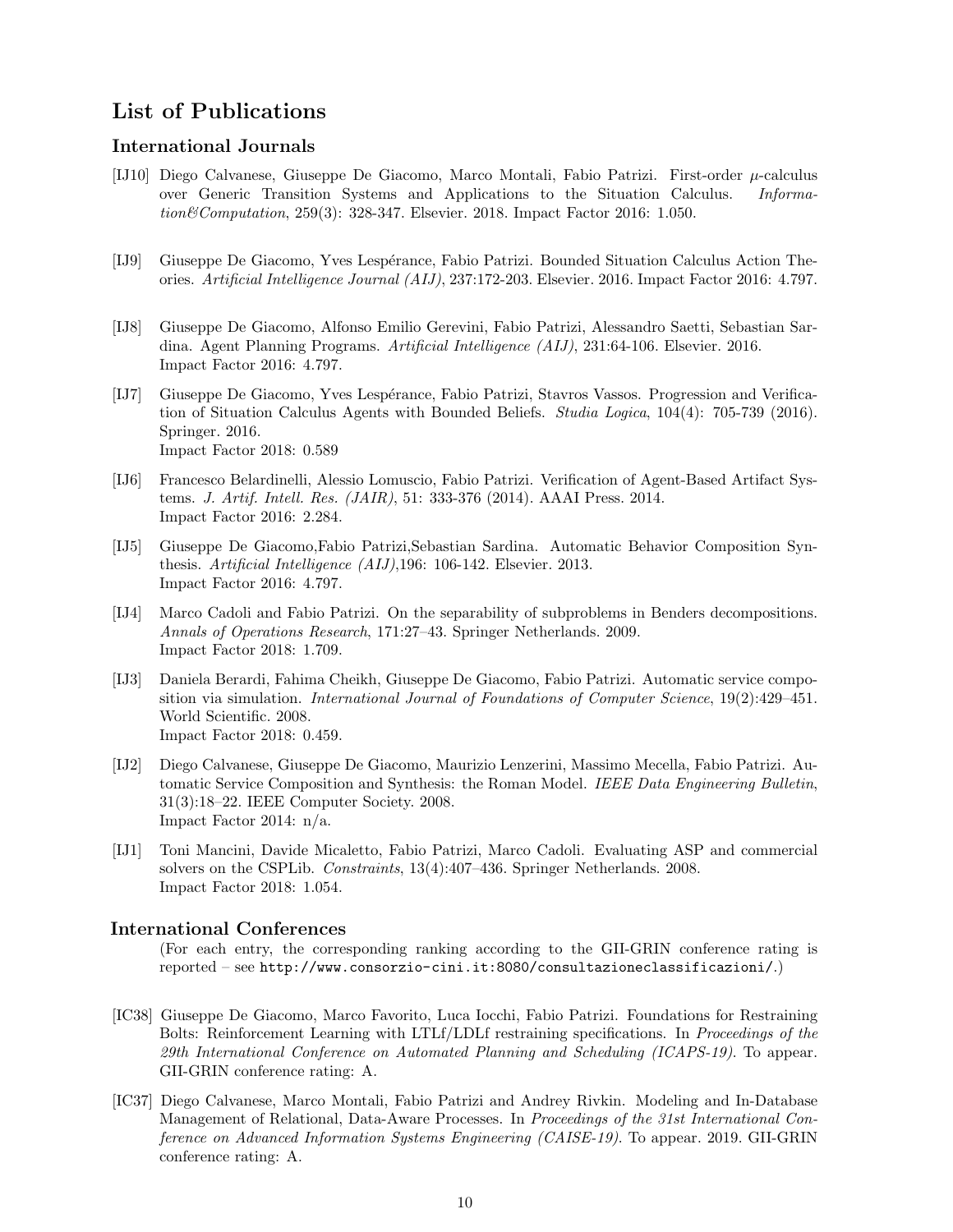- [IC36] Ronen I. Brafman, Giuseppe De Giacomo, Fabio Patrizi. LTLf/LDLf Non-Markovian Rewards. In Proceedings of the 32nd AAAI Conference on Artificial Intelligence (AAAI-18). pp. 1771-1778. AAAI Press. 2018. GII-GRIN conference rating: A++.
- [IC35] Giuseppe De Giacomo, Fabrizio Maria Maggi, Andrea Marrella, Fabio Patrizi. On the Disruptive Effectiveness of Automated Planning for LTLf-based Trace Alignment. In Proceedings of the 31st AAAI Conference on Artificial Intelligence (AAAI-17). pp. 3555-3561. AAAI Press. 2017. GII-GRIN conference rating: A++.
- [IC34] Diego Calvanese, Marco Montali, Fabio Patrizi, Michele Stawowy. Plan Synthesis for Knowledge and Action Bases. In Proceedings of the 25th International Joint Conference on Artificial Intelligence (IJCAI'16). pp. 1022-1029. AAAI Press. 2016. GII-GRIN conference rating:  $A++$ .
- [IC33] Giuseppe De Giacomo, Yves Lesp´erance, Fabio Patrizi, Sebastian Sardina. Verifying ConGolog Programs on Bounded Situation Calculus Theories. In Proceeding of the 30th AAAI Conference on Artificial Intelligence (AAAI'16), pp. 950-956. AAAI Press. 2016. GII-GRIN conference rating:  $A++$ .
- [IC32] Diego Calvanese, Giuseppe De Giacomo, Marco Montali, Fabio Patrizi. On First-Order µ-Calculus over Situation Calculus Action Theories. In Proceeding of the 15th International Conference on the Principles of Knowledge Representation and Reasoning (KR'16), pp. 411-420. AAAI Press. 2016. GII-GRIN conference rating: A+.
- [IC31] Diego Calvanese, Giuseppe De Giacomo, Marco Montali, Fabio Patrizi. Description Logic Based Dynamic Systems: Modeling, Verification, and Synthesis. In Proceedings of the 24th International Joint Conference on Artificial Intelligence (IJCAI'15), pp. 4247-4253. 2015. GII-GRIN conference rating: A++.
- [IC30] Giuseppe De Giacomo, Valsamis Ntouskos, Fabio Patrizi, Stavros Vassos, Davide Aversa Service Composition in Virtual Environments Based on Videogame Engines In Proceedings of the 8th IEEE International Conference on Service Oriented Computing & Applications (SOCA'15), pp. 101-107. 2015. GII-GRIN conference rating: W.
- [IC29] Fabio Patrizi, Stavros Vassos. Action Theories over Generalized Databases with Equality Constraints. In Proceedings of the 14th European Conference on Logics in Artificial Intelligence  $(JELIA'14)$ , pp. 472-485. Springer. 2014. GII-GRIN conference rating: B.
- [IC28] Giuseppe De Giacomo, Yves Lespérance, Fabio Patrizi, Stavros Vassos LTL Verification of Online Executions with Sensing in Bounded Situation Calculus. In Proceedings of 21st European Conference on Artificial Intelligence (ECAI'14), pp. 369-374. IOS Press. 2014. GII-GRIN conference rating: A.
- [IC27] Giuseppe De Giacomo, Fabio Patrizi, Sebastian Sardina. Building Virtual Behaviors from Partially Controllable Available Behaviors in Nondeterministic Environments. In Proceedings of the 24th International Conference on Automated Planning and Scheduling (ICAPS'14), pp. 523,526. AAAI Press. 2014. GII-GRIN conference rating: A.
- [IC26] Fabio Patrizi, Stavros Vassos. Action Theories over Generalized Databases with Equality Constraints (Extended Abstract). In Proceeding of the 14th International Conference on the Principles of Knowledge Representation and Reasoning (KR'14), (Electronic Proceedings). AAAI Press. 2014. GII-GRIN conference rating: A+.
- [IC25] Giuseppe De Giacomo, Yves Lesp´erance, Fabio Patrizi, Stavros Vassos. Progression and Verification of Situation Calculus Agents with Bounded Beliefs. In Proceedings of the 13th International Conference on Autonomous Agents and Multiagent Systems (AAMAS 2014), pp. 141–148. IFAA-MAS/ACM. 2014. GII-GRIN conference rating: A++.
- [IC24] Fabio Patrizi, Nir Lipovetzky, Hector Geffner. Fair LTL Synthesis for Non-Deterministic Systems using Strong Cyclic Planners. In Proceedings of the 23rd International Joint Conference on Artificial Intelligence (IJCAI'13), pp. 2343-2349. AAAI Press. 2013. GII-GRIN conference rating:  $A++.$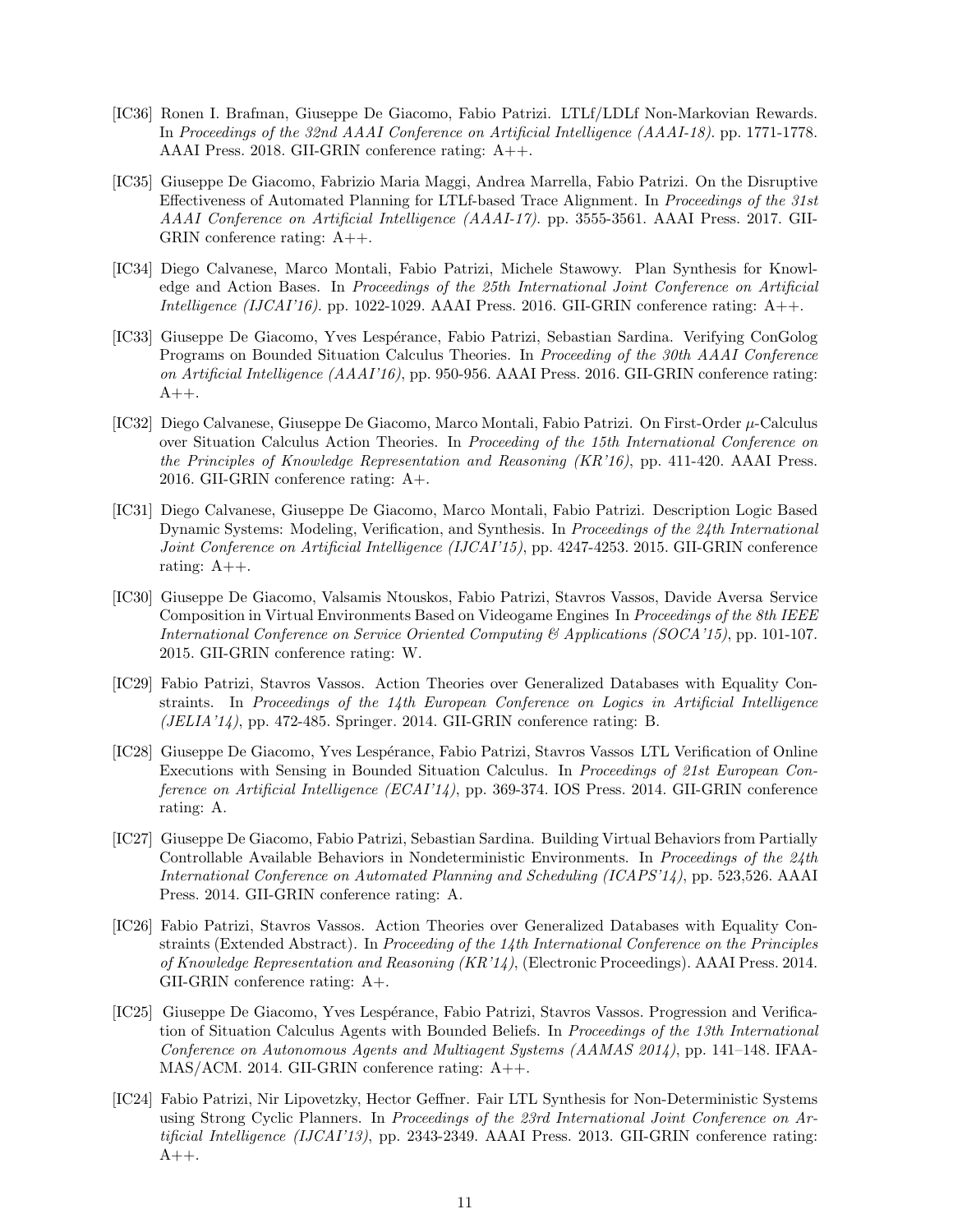- [IC23] Giuseppe De Giacomo, Yves Lesp´erance, Fabio Patrizi. Bounded Epistemic Situation Calculus Theories. In Proceedings of the 23nd International Joint Conference on Artificial Intelligence  $(IJCAI'13)$ , pp. 846-853. AAAI Press. 2013. GII-GRIN conference rating: A++.
- [IC22] Stavros Vassos, Fabio Patrizi. A Classification of First-Order Progressable Action Theories in Situation Calculus. In Proceedings of the 23nd International Joint Conference on Artificial Intelligence (IJCAI'13), pp. 1132-1138. AAAI Press. 2013. GII-GRIN conference rating:  $A++$ .
- [IC21] Diego Calvanese, Giuseppe De Giacomo, Marco Montali, Fabio Patrizi. Verification and Synthesis in Description Logic Based Dynamic Systems (Best Paper Award). In Proceedings of the 7th International Conference on Web Reasoning and Rule Systems (RR'13), pp. 50-64. Springer. 2013. (Best Paper Award). GII-GRIN conference rating: W.
- [IC20] Francesco Belardinelli, Alessio Lomuscio, Fabio Patrizi. Verification of GSM-based Artifact-Centric Systems Through Finite Abstraction. In Proceedings of the 10th International Conference on Service-Oriented Computing (ICSOC'12), pp. 17-31. Springer. 2012. GII-GRIN conference rating: A-.
- [IC19] Matteo Leonetti, Luca Iocchi, Fabio Patrizi. Automatic Generation and Learning of Finite-State Controllers. In Proceedings of the 15th International Conference on Artificial Intelligence: Methodology, Systems, and Applications (AIMSA'12) pp. 135-144. Springer. 2012. GII-GRIN conference rating: W.
- [IC18] Francesco Belardinelli, Alessio Lomuscio, Fabio Patrizi. An Abstraction Technique for the Verification of Artifact-Centric Systems. In Proceeding of the 13th International Conference on the Principles of Knowledge Representation and Reasoning (KR'12), pp. 319-328. AAAI Press. 2012. GII-GRIN conference rating: A+.
- [IC17] Giuseppe De Giacomo, Yves Lespérance, Fabio Patrizi. Bounded Situation Calculus Action Theories and Decidable Verification. In Proceeding of the 13th International Conference on the Principles of Knowledge Representation and Reasoning (KR'12), pp. 467-477. AAAI Press. 2012. GII-GRIN conference rating: A+.
- [IC16] Francesco Belardinelli, Alessio Lomuscio, Fabio Patrizi Verification of Deployed Artifact Systems via Data Abstraction. In Proceedings of the 9th International Conference on Service-Oriented Computing  $(ICSOC'11)$ , pp. 142-156. Springer. 2011. GII-GRIN conference rating: A-.
- [IC15] Francesco Belardinelli, Alessio Lomuscio, Fabio Patrizi. A Computationally-Grounded Semantics for Artifact-Centric Systems and Abstraction Results. In Proceedings of the 22nd International Joint Conference on Artificial Intelligence (IJCAI'11), pp. 738-743. AAAI Press. 2011. GII-GRIN conference rating: A++.
- [IC14] Fabio Patrizi, Nir Lipovetzky, Giuseppe De Giacomo, Hector Geffner. Computing Infinite Plans for LTL Goals Using a Classical Planner. In Proceedings of the 22nd International Joint Conference on Artificial Intelligence (IJCAI'11), pp. 2003-2008. AAAI Press. 2011. GII-GRIN conference rating:  $A++$ .
- [IC13] Alfonso E. Gerevini, Fabio Patrizi, Alessandro Saetti. An Effective Approach to Realizing Planning Programs. In Proceedings of the 21st International Conference on Automated Planning and Scheduling (ICAPS'11), pp. 323-326. AAAI Press. 2011. GII-GRIN conference rating: A.
- [IC12] Giuseppe De Giacomo, Paolo Felli, Fabio Patrizi, Sebastian Sardina. Two-Player Game Structures for Generalized Planning and Agent Composition. In Proceedings of the 24th AAAI Conference on Artificial Intelligence (AAAI'10), pp. 297-302. AAAI Press. 2010. GII-GRIN conference rating:  $A++$ .
- [IC11] Giuseppe De Giacomo, Fabio Patrizi, Sebastian Sardina. Generalized Planning with Loops under Strong Fairness Constraints. In Proceedings of the 12th International Conference on the Principles of Knowledge Representation and Reasoning (KR'10), pp. 351-361. AAAI Press. 2010. GII-GRIN conference rating: A+.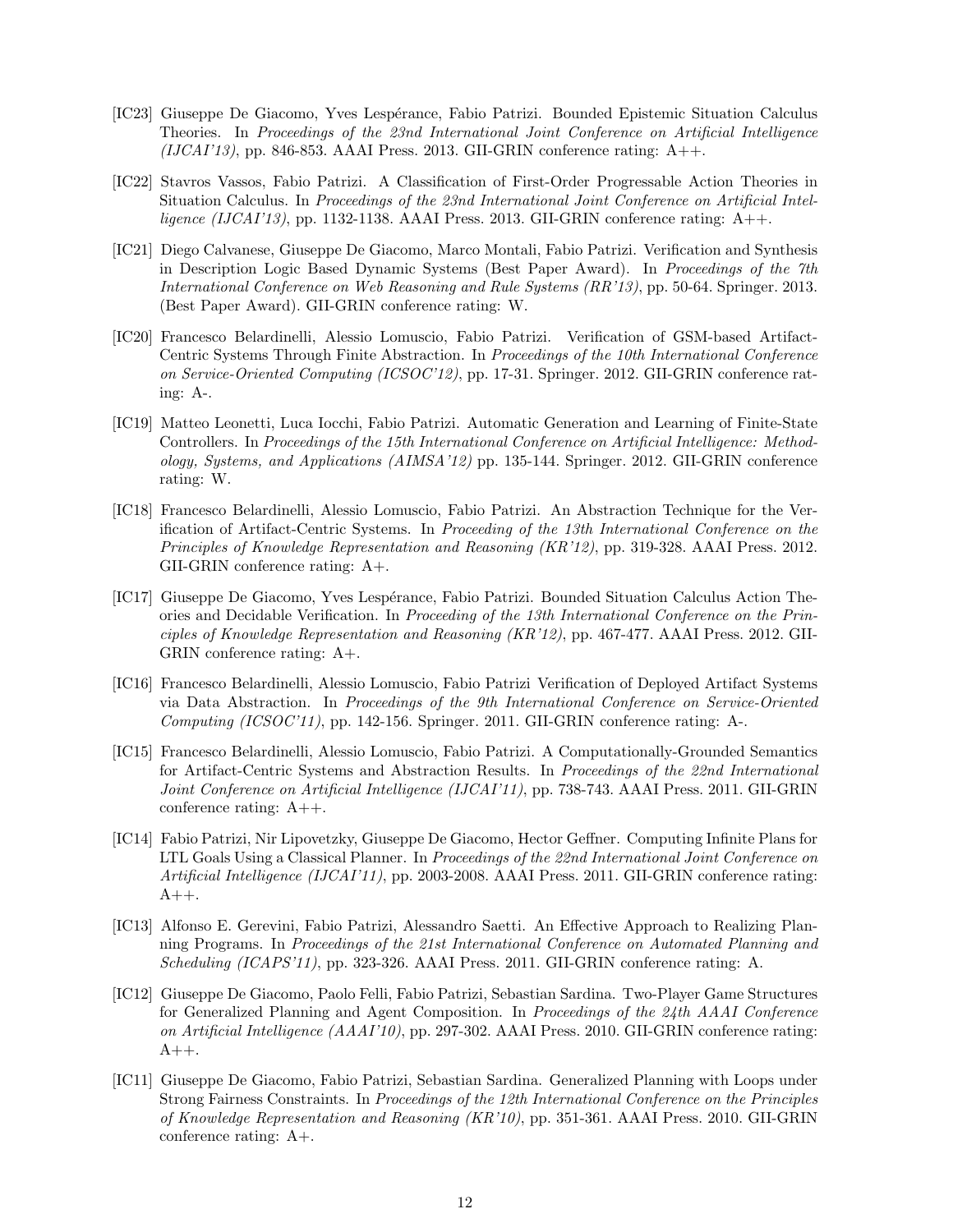- [IC10] Giuseppe De Giacomo, Fabio Patrizi, Sebastian Sardina. Agent Programming via Planning Programs. In Proceedings of the 9th International Conference on Autonomous Agents and Multiagent Systems  $(AAMAS'10)$ , pp. 491–498. IFAAMAS, 2010. GII-GRIN conference rating: A++.
- [IC9] Riccardo De Masellis, ClaudioDi Ciccio, Massimo Mecella, Fabio Patrizi. Smart Home Planning Programs. In Proceedings of the 7th International Conference on Service Systems and Service Management (ICSSSM'10), pp. 377–382. IEEE Society. 2010. GII-GRIN conference rating: W.
- [IC8] Giuseppe De Giacomo, Riccardo De Masellis, Fabio Patrizi. Composition of Partially Observable Services Exporting their Behaviour. In Proceedings of the 19th International Conference on Automated Planning and Scheduling (ICAPS'09), pp. 90–97. AAAI Press. 2009. GII-GRIN conference rating: A.
- [IC7] Alin Deutsch, Rick Hull, Fabio Patrizi, Victor Vianu. Automatic Verification of Data-Centric Business Processes. In Proceedings of the 12th International Conference on Database Theory (ICDT'09), pp. 252–267. ACM. 2009. GII-GRIN conference rating: A.
- [IC6] Sebastian Sardina, Fabio Patrizi, Giuseppe De Giacomo. Behavior Composition in the Presence of Failure. In Proceedings of the 11th International Conference on Principles of Knowledge Representation and Reasoning (KR'08), pp. 640–650. AAAI Press. 2008. GII-GRIN conference rating:  $A+$ .
- [IC5] Giuseppe De Giacomo, Fabio Patrizi, Sebastian Sardina. Automatic Synthesis of a Global Behavior from Multiple Distributed Behaviors. In Proceedings of the 22nd Conference on Artificial Intelligence  $(AAAI'07)$ , pp. 1063–1069. AAAI Press. 2007. GII-GRIN conference rating:  $A++$ .
- [IC4] Giuseppe De Giacomo, Massimiliano de Leoni, Massimo Mecella, Fabio Patrizi. Automatic Workflows Composition of Mobile Services. In Proceedings of the 2007 IEEE Conference on Web Services (ICWS'07), pp. 823–830. IEEE Society. 2007. GII-GRIN conference rating: A-.
- [IC3] Marco Cadoli, Toni Mancini, Fabio Patrizi. SAT as an Effective Solving Technology for Constraint Problems. In Proceedings of the 16th International Symposium on Methodologies for Intelligent Systems (ISMIS'06), pp. 540–549. Springer. 2006. GII-GRIN conference rating: B-.
- [IC2] Marco Cadoli, Toni Mancini, Fabio Patrizi. Evaluating ASP and commercial solvers on the CSPLib. In Proceedings of the 17th European Conference on Artificial Intelligence (ECAI'06), pp. 68–72. IOS Press. 2006. GII-GRIN conference rating: A.
- [IC1] Marco Cadoli, Fabio Patrizi. On the Separability of subproblems in Benders Decompositions. In Proceedings of the 3rd International Conference on Integration of AI and OR Techniques in Constraint Programming for Combinatorial Optimization Problems (CP-AI-OR'06), pp. 74–88. Springer. 2006. GII-GRIN conference rating: B-.

#### International Workshops

- [IW10] Diego Calvanese, Marco Montali, Fabio Patrizi, Michele Stawowy Synthesizing and Executing Plans in Knowledge and Action Bases. In Proceedings of the 29th International Workshop on Description Logics (DL'16). CEUR Workshop Proceedings. 2016.
- [IW9] Diego Calvanese, Marco Montali, Fabio Patrizi, Andrey Rivkin Implementing Data-Centric Dynamic Systems over a Relational DBMS. In Proceedings of the 9th Alberto Mendelzon International Workshop on Foundations of Data Management. CEUR Workshop Proceedings. 2015.
- [IW8] Diego Calvanese, Giuseppe De Giacomo, Marco Montali, Fabio Patrizi Dynamic Systems Based on Description Logics: Formalization, Verification, and Synthesis. In Proceedings of the 26th International Workshop on Description Logics (DL'13), pp. 573-586. CEUR Workshop Proceedings. 2013.
- [IW7] Giuseppe De Giacomo, Fabio Patrizi. Automated composition of nondeterministic stateful services. In Proceedings of the 6th International Workshop on Web Services and Formal Methods (WS-FM'09). 2009.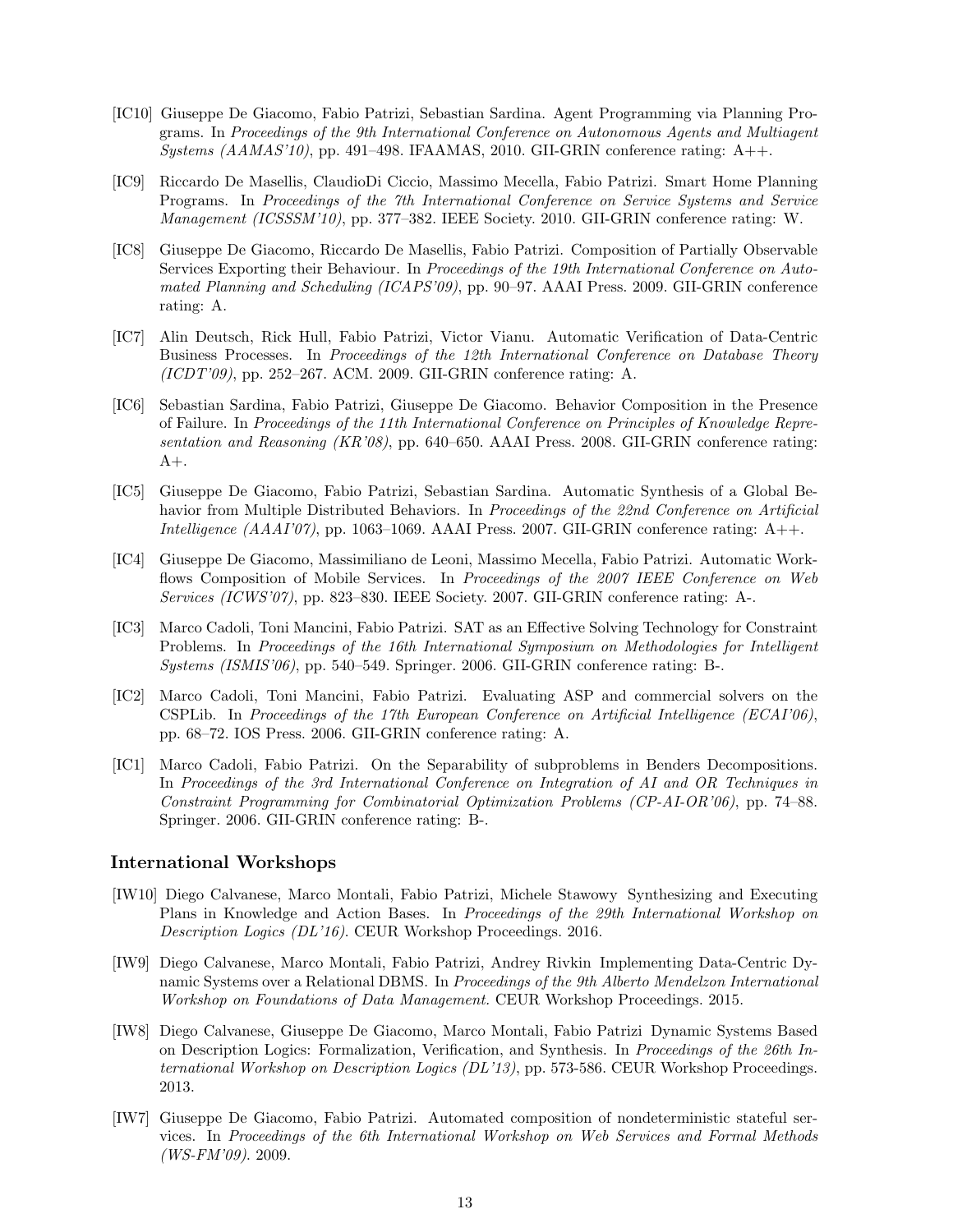- [IW6] Giuseppe De Giacomo, Fabio Patrizi, Sebastian Sardina. Solving high-level planning programs (Extended Abstract). In Proceedings of the ICAPS 2009 Workshop on Generalized Planning: Macros, Loops, Domain Control (GenPlan'09). 2009.
- [IW5] Fabio Patrizi. An introduction to simulation-based techniques for automated service composition. In Proceedings of the 4th European Young Researchers Workshop on Service Oriented Computing (YRSOC'09). 2009.
- [IW4] Fabio Patrizi, Giuseppe De Giacomo. Composition of services that share an infinite-state blackboard (Extended Abstract). In Proceedings of the 7th International Workshop on Information Integration on the Web (IIWeb09). 2009.
- [IW3] Silvia Bonomi, Valerio Colaianni, Fabio Patrizi, Damiano Pozzi, Ruggero Russo, Massimo Mecella. SWSCE - An automatic semantic web service composition engine. In Proceedings of the 1st International Workshop on Emergent Semantics and Cooperation in Open Systems (ESTEEM'08). 2008.
- [IW2] Marco Cadoli, Toni Mancini, Davide Micaletto, Fabio Patrizi. Evaluating ASP and commercial solvers on the CSPLib (Preliminary work). In Proceedings of the 20th Workshop on Logic Programming (WLP'06). 2006.
- [IW1] Angelo Biagetti, Alessandro Farinelli, Luca Iocchi, Daniele Nardi, Fabio Patrizi. Experiments with the RoboCup rescue simulator in a post earthquake emergency italian scenario. In Proceedings of SSRR 2004, IEEE International Workshop on Safety, Security, and Rescue Robotics. 2004.

#### Edited Works

- [EW2] Marlon Dumas, Richard Hull, Fabio Patrizi Guest editorial: Special Issue on Data and Artifactcentric Business Processes. Computing, 98(4): 343-344. Springer. 2016.
- [EW1] Alessio Lomuscio, Surya Nepal, Fabio Patrizi, Boualem Benatallah, Ivona Brandic Service-Oriented Computing - ICSOC 2013 Workshops - CCSA, CSB, PASCEB, SWESE, WESOA, and PhD Symposium. Revised Selected Papers. Springer. 2014.

#### Contributions to Edited Works

- [B4] Giuseppe De Giacomo, Massimo Mecella, Fabio Patrizi. Automated Service Composition Based on Behaviors: The Roman Model. In Web Services Foundations 2014. Ed.: Athman Bouguettaya, Quan Z. Sheng, Florian Daniel, pp 189-214. Springer. 2014.
- [B3] Alessandro Russo, Massimo Mecella, Marco Montali, Fabio Patrizi Towards a Reference Implementation for Data Centric Dynamic Systems. Business Process Management In Business Process Management Workshops - BPM 2013 International Workshops, Revised Papers. Ed.: Niels Lohmann, Minseok Song, Petia Wohed, pp 141-154. Springer. 2014.
- [B2] Giuseppe De Giacomo, Fabio Patrizi. Automated Composition of Nondeterministic Stateful Services. In Web Services and Formal Methods, 6th International Workshop, WS-FM 2009 (LNCS 6194). Ed.: Jianwen Su, Cosimo Laneve, pp. 147–160. Springer. 2010.
- [B1] Alessandro Farinelli, Luca Iocchi, Daniele Nardi, Fabio Patrizi. Task Assignment with Dynamic Token Generation. In Monitoring, Security, and Rescue Techniques in Multiagent Systems. Ed.: Barbara Dunin-Keplicz, Andrzej Jankowski, Andrzej Skowron, Marcin Szczuka, pp. 467-478. Springer. 2005.

#### National Journals

[NJ1] Alessandro Farinelli, Luca Iocchi, Daniele Nardi, Fabio Patrizi. A multi agent system approach for emergency intervention: experimental analysis and evaluation. Intelligenza Artificiale, 2(1): 47-53. 2005.